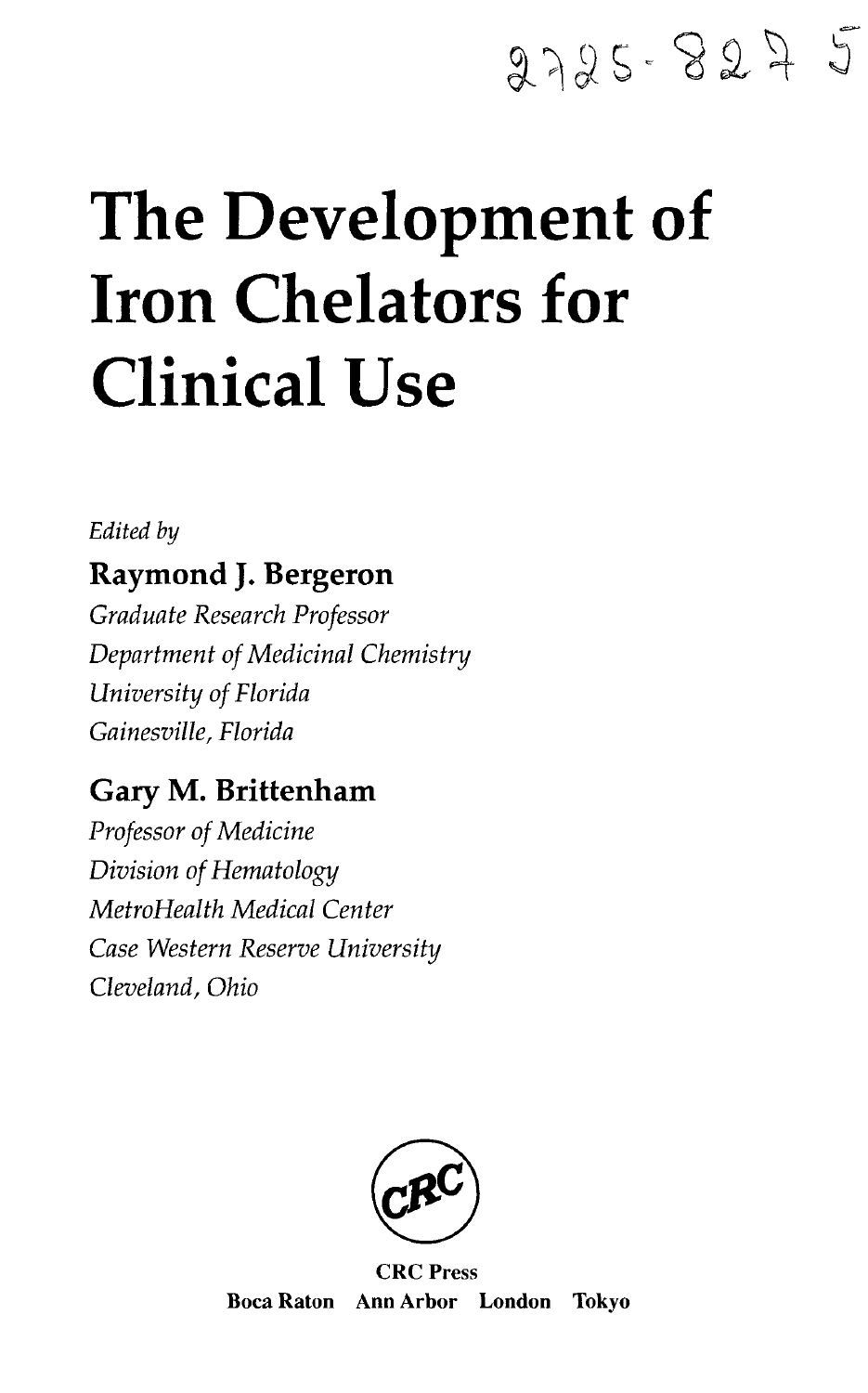### TABLE OF CONTENTS

| Chapter 1<br>Physiology and Pathophysiology of Iron Metabolism: Implications<br>P. Ponka                                                                                                                                           |
|------------------------------------------------------------------------------------------------------------------------------------------------------------------------------------------------------------------------------------|
| Chapter 2<br>Iron, Oxidative Damage, and Chelating Agents 33<br><b>B.</b> Halliwell                                                                                                                                                |
| Chapter 3<br>Iron Chelation Therapy in the Treatment of Iron Overload57<br>M. J. Pippard                                                                                                                                           |
| Chapter 4<br>Potential Clinical Applications of Iron Chelating Therapy75<br>C. Hershko, G. Link, M. Tzahor, and A. Pinson                                                                                                          |
| Chapter 5<br>Iron Withholding: The Natural Defense System and Its<br>Modification by Pharmacologic Agents 97<br>E. D. Weinberg                                                                                                     |
| Chapter 6<br>Iron Chelation as a Chemotherapeutic Strategy in the<br>V. R. Gordeuk, G. M. Brittenham, and P. E. Thuma                                                                                                              |
| Chapter 7<br>Toward Better Chelation Therapy: Current Concepts<br>H. P. Schnebli, I. Hassan, K. O. Hamilton, S. Lynch, Y. Jin,<br>H. P. Nick, H. H. Peter, U. Junker Walker, R. Ziel, S. C. Khanna,<br>R. Dean, and R. J. Bergeron |
| Chapter 8<br>Siderophores as Biological Deferration Agents and the<br>J. B. Neilands                                                                                                                                               |

 $\ddot{\phantom{0}}$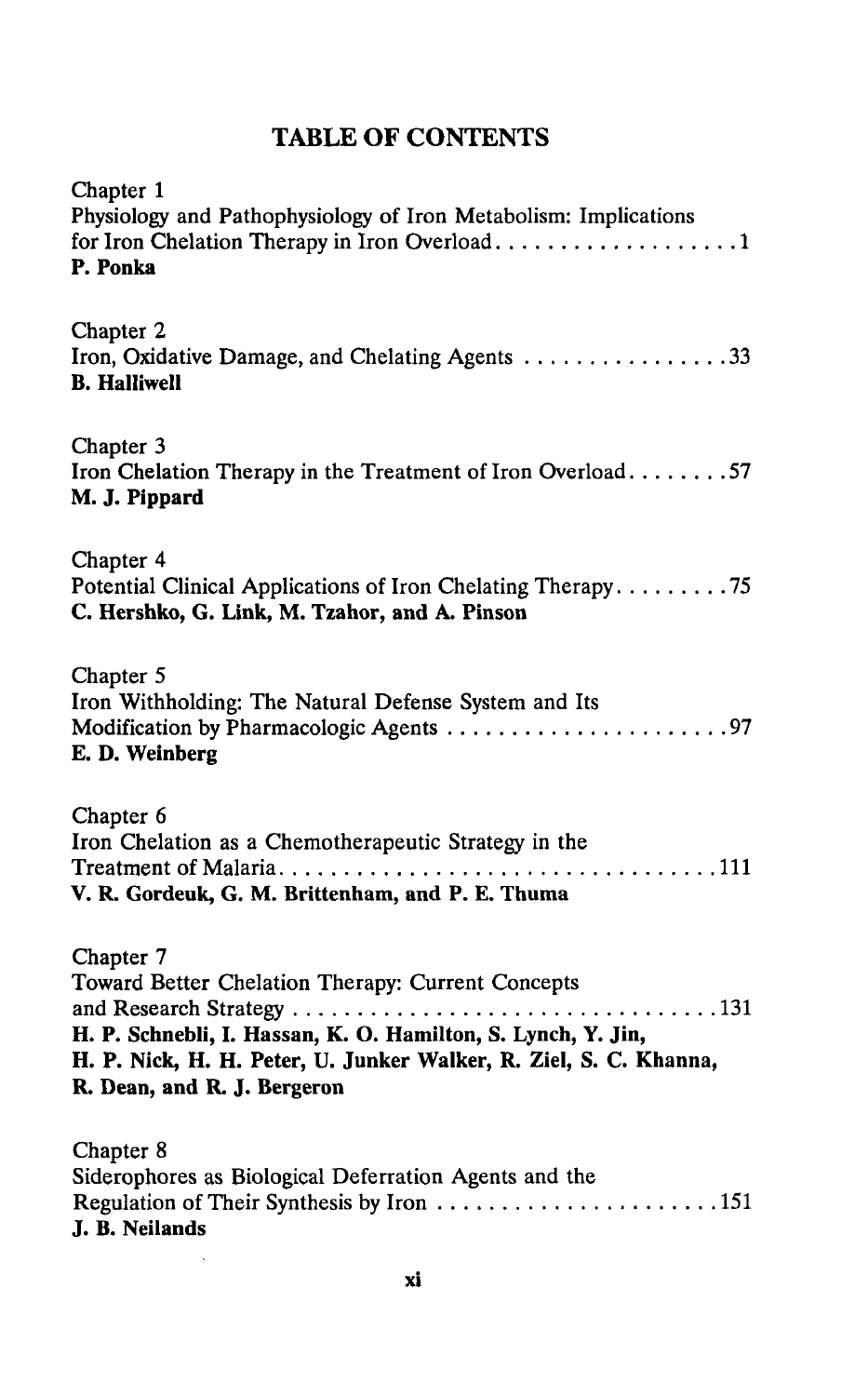#### **xii** *Contents*

| Chapter 9<br>Biochemical and Genetic Studies on Lysine: $N^6$ -Hydroxylase<br>A. M. Thariath, M. A. Valvano, and T. Viswanatha                                                                                                                                                                 |
|------------------------------------------------------------------------------------------------------------------------------------------------------------------------------------------------------------------------------------------------------------------------------------------------|
| Chapter 10<br>The Ferrichrome Biosynthetic Pathway of Ustilago maydis Reveals<br>Similarities to the Aerobactin Pathway of Escherichia coli and<br>to Globin Gene Regulation in Erythroid Cells 187<br>S. A. Leong, B. Mei, C. Voisard, A. Budde, J. McEvoy, J. Wang,<br>P. Xu, and B. Saville |
| Chapter 11<br>Ability of Catecholate Derivatives to Promote Growth of<br>R. Reissbrodt and W. Rabsch                                                                                                                                                                                           |
| Chapter 12<br>Synthesis and Biological Activity of Hydroxamate-Based Iron<br>R. J. Bergeron and J. S. McManis                                                                                                                                                                                  |
| Chapter 13<br>Siderophore-Mediated Drug Delivery: The Design, Synthesis, and<br>Study of Siderophore-Antibiotic and Antifungal Conjugates 275<br>M. J. Miller and F. Malouin                                                                                                                   |
| Chapter 14<br>Siderophore-Based Hydroxypyridonate Sequestering Agents 307<br>K. N. Raymond and J. Xu                                                                                                                                                                                           |
| Chapter 15<br>Ligand Design of Chelating Agents Effective in the Coordination<br>of Fe(III) and for the Removal of Iron in Cases of Iron Overload329<br>A. E. Martell, R. J. Motekaitis, Y. Sun, and E. T. Clarke                                                                              |
| Chapter 16<br>The Design of Therapeutically Useful Iron Chelators 353<br>R. C. Hider, J. B. Porter, and S. Singh                                                                                                                                                                               |
| Chapter 17<br>A Comparative Evaluation of Iron Chelators in a Primate Model. 373<br>H. H. Peter, R. J. Bergeron, R. R. Streiff, and J. Wiegand                                                                                                                                                 |

 $\overline{\phantom{a}}$